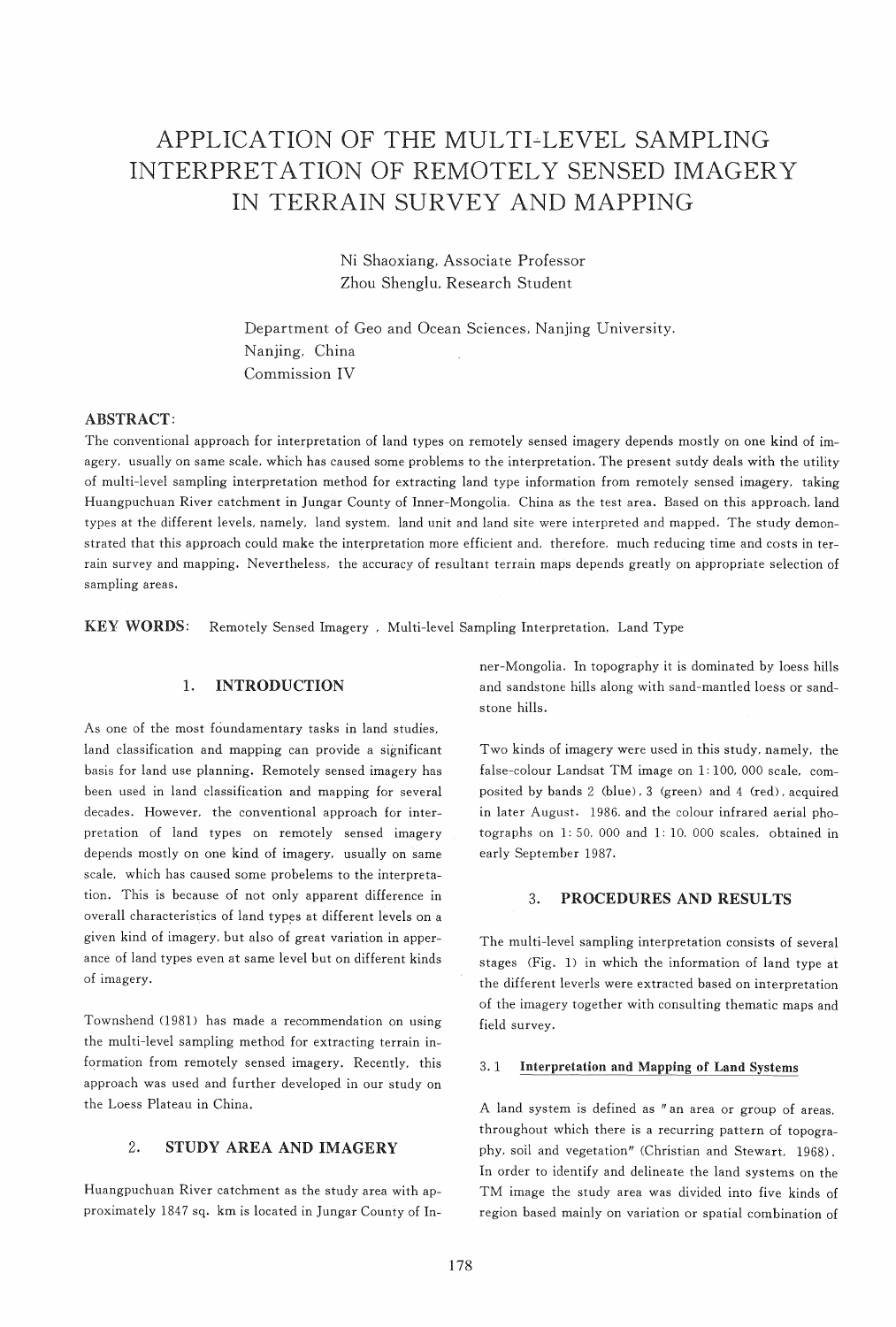photomorphic characteristics, especially colour tones. In other words, each kind of region has own notable photomorphic features, in particular colours and their combination. Region A is characteristic of long and very narrow white stripe accompanied with wide brown-red stripes on both flanks, sometimes on one flank. Region B appears to be dark green broad stripes as well as light brown or light yellow patches. Region C is dominanted by redish yellow colour together with light green narrow stripes. In region D, the major colours are brown-red and green, or brownyellow, brown-red and greyish white. In region E, greyish white is the dominant colour. along with patched brown-yellow, light yellow or brown-red colours.

By consulting the land cover/use map and other ancillary data and through reconnaissance surveys an integrated analysis on the relationship between photomorphic characteristics of each region and its probable land system was conducted. As a result, each of these regions was assigned to a given land system with some indispensable modifications in its boundary. The resultant land system map was shown in Figure 2, and the main characteristics of each land system were briefly described in Table 1.

## Table 1 The Main Characteristics of Land Systmes

| Land system<br>symbol | Characteristics                                                                                                                                                                                                                                                                                                | Total<br>(sq, km) | area |
|-----------------------|----------------------------------------------------------------------------------------------------------------------------------------------------------------------------------------------------------------------------------------------------------------------------------------------------------------|-------------------|------|
| $\mathbf{A}$          | River beds in greyish white colour; and river terraces cultivated and in brown-red<br>colour, with patches of woodland in dark brown colour or grassland in light yel-<br>low colour.                                                                                                                          | 161.5             |      |
| B                     | Loess hillside, cultivated and in light brown colour or grass-covered and in light<br>yellow colour; and sandstone gullies, mostly bared and in dark green colour.                                                                                                                                             | 443.9             |      |
| $\mathcal{C}$         | Sandstone hillside, mostly grass-covered and in reddish yellow colour, and part-<br>ly cultivated and in light brown colour; and sandstone gullies, mostly bared and<br>in light green colour, and large gully bottoms in brownish red colour.                                                                 | 390.4             |      |
| D                     | Sand-mantled loess hillside, forested and in brown-yellow colour, or cultivated<br>and in brownish red colour. or bared and in greyish white colour: and grass-cov-<br>ered loess gullies in yellow green colour or cultivated and in brown-red colour.                                                        | 679.5             |      |
| E                     | Sand-mantled and nearly level to gently undulating ground, mostly bared and in<br>white colour and partly forested and in reddish yellow colour, or cultivated and<br>in brownish red colour; and sand-mantled shallower guilies, mostly cultivated<br>and in red colour. or forested and in brown-red colour. | 171.2             |      |

#### 3.2 Interpretation and Mapping of Land Units

Land units are the broader components of a land system. Each land unit formed on a basic topographic unit has its corresponding soil and vegetation. In order to delineate land units in a land system, a number of sub-region with relatively homogeneous photomorphic characteristics were distinguished on the TM image. In addition, one sampling area was selected in each sub-region and its boundary was as accurately as possible depicted on 1: 50, 000 scale aerial photographs. As a result, land units were interpreted through analysis on the relationship between photomorphic characteristics and physiographic features combined with the consulting of the thematic maps and field observation.

In the interpretation of land units such information as landform readily to interprete was extracted in the first and could be taken as the starting for further interpretation. Land cover/use types are distinguishable based mainly on colour variation on the photographs. For example, cultivated farmland, fallow, pasture, woodland and settlement cold be distinguished by colours of red, greenish grey, yellowish green, brownish red, and greyish white. respectively. Besides. size. texture and shadow of ground features on the photographs also were used. for instance. to make a differentiation between tree. shrub and grass. Shadows are particularly useful for the estimation of dissection intensity of gullies. Nevertheless. there are still a certain amount of information related to land unit which are not readily to interprete directly on the photographs. Consequently, the deductive inferences added some advantages. for instance. to the differentiation of such ground features as irrigated farmland and dry-farming land based on irrigation canals or special large wells. Through these stages all land units in the sampling area were recognized and mapped on the 1: 50. 000 scale base map.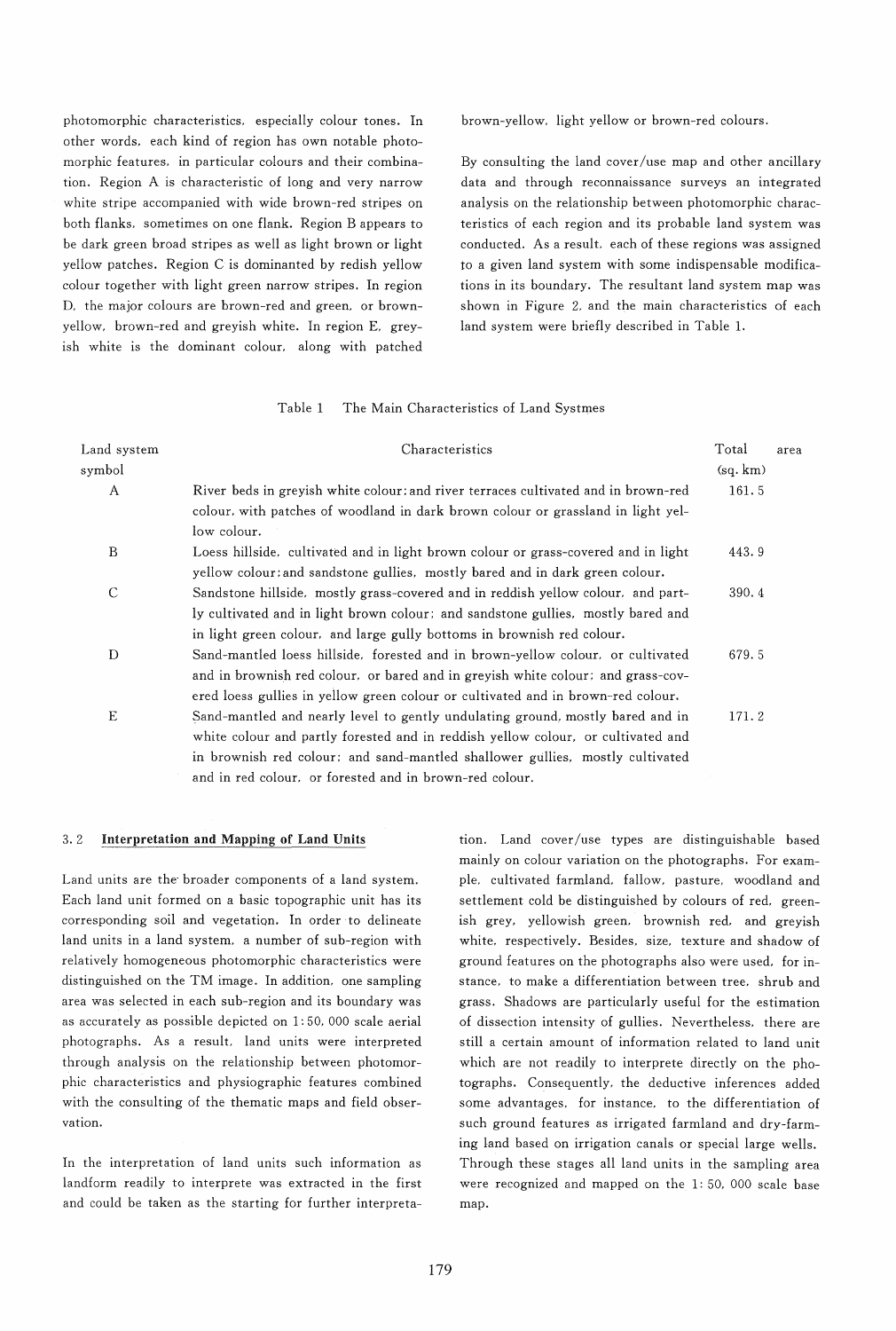Figure 3 shows the sampling area in a sub-region of land system B (loess-covered sandstone hill). The sampling area consists chiefly of two kinds of land unit, namely, cultivated and gently sloping hillside and rocky gully slope. They together account for approximately 85 per cent of the total sampling area, indicating a close correlation between the sampling area depicted by photomorphic characteristics on the TM image and the real distribution of the land units. Using this approach, not only all land units in the sampling area were recognized and mapped, but also all land units in the land system were deduced based on the area proportion and real distribution of the land units in the sampling area, and the area proportion of the sampling areas in the sub-region or even in the land system.

## 3. 3 Interpretation and Mapping of Land Sites

A land site as part of the land unit is, for all practical purposes, uniform throughout its extent in landform, soil and vegetation. In general, the interpretation and mapping of land sites in a land unit followed the approach similar to that for land unit. First, the land unit was divided into a number of small areas with more homogeneous photomorphic characteristics on 1: 50, 000 scale photograph. Second, a sampling plot was chosen for each of small areas and its boundary was as accurately as possible located on 1: 10, 000 scale photograph. Third, elementary relief units and the associated soils and land cover *luse* types in the plot were identified. Final, all land sites in the sampling plot were interpreted and delimited based on comprehensive analysis on photomorphic characteristics and consulting thematic maps as well as field studies.

Figure 4 illustrates a rocky gully slope plot. In this plot, the land site of gully slope (581) accounts for approximately 68 per cent in area, indicating a good correlation between the sampling plot depicted by photomorphic characteristics on 1: 50, 000 scale for land site interpretation and mapping. Based on the area proportion and spatial distribution of land sites in the sampling plot as well as the area proportion of the sampling plot in the land unit, all land sites in the unit could be deduced and mapped.

# 4. CONCLUSSIONS

The multi-level sampling interpretation of remotely sensed imagery in terrain survey and mapping conducts the interpretation successively from entirety to part and from higher level to lower level of land type. This stage-by-stage approach is much beneficial to improving quality of the interpretation. In addition, time and costs in the survey and mapping can be substantially reduced as the approach is based on the statistical sampling theory and land type information is extracted step-by-step from sampling areas with relatively homogeneous photomorphic characteristics on imagery. However. it should be noted that the accuracy of resultant land type maps produced based on the approach is largely dependent on appropriate selection of sampling areas. Therefore, while using this approach much attention should be paid to field survey and investigation to ensure the accuracy of the interpretation and mapping.

#### 5. REFERENCES

Christian, C. S. and Stewart, G. A., 1968. Methodology of Integrated Surveys. In: Unesco Conference on Principles and Methods of Integrating Aerial Survey Studies of Natural Resources for Potential Development. Thoulouse, Unesco, Paris, pp.233-280.

Townshend, John, R. G., 1981. Regionalization of Terrain and Remotely Sensed Data. In: Terrain Analysis and Remote Sensing edited by John, R. G. Townshend. George Allen &. Unwin, London, pp. 109-132.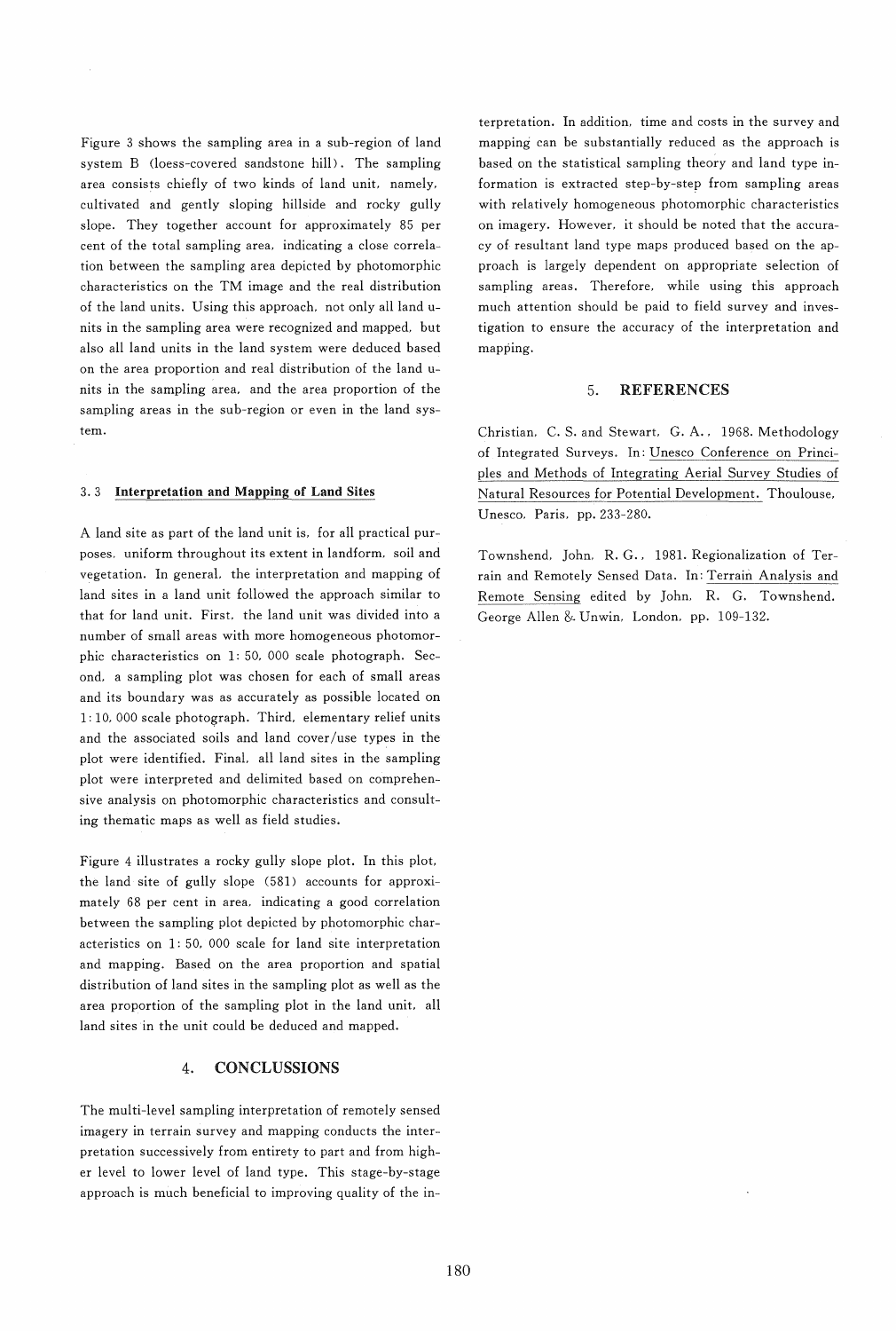

Figure 1 Flow Chart Showing Extracting Land Type Information from Imagery Using the Multi-level Sampling Interpretation Approach.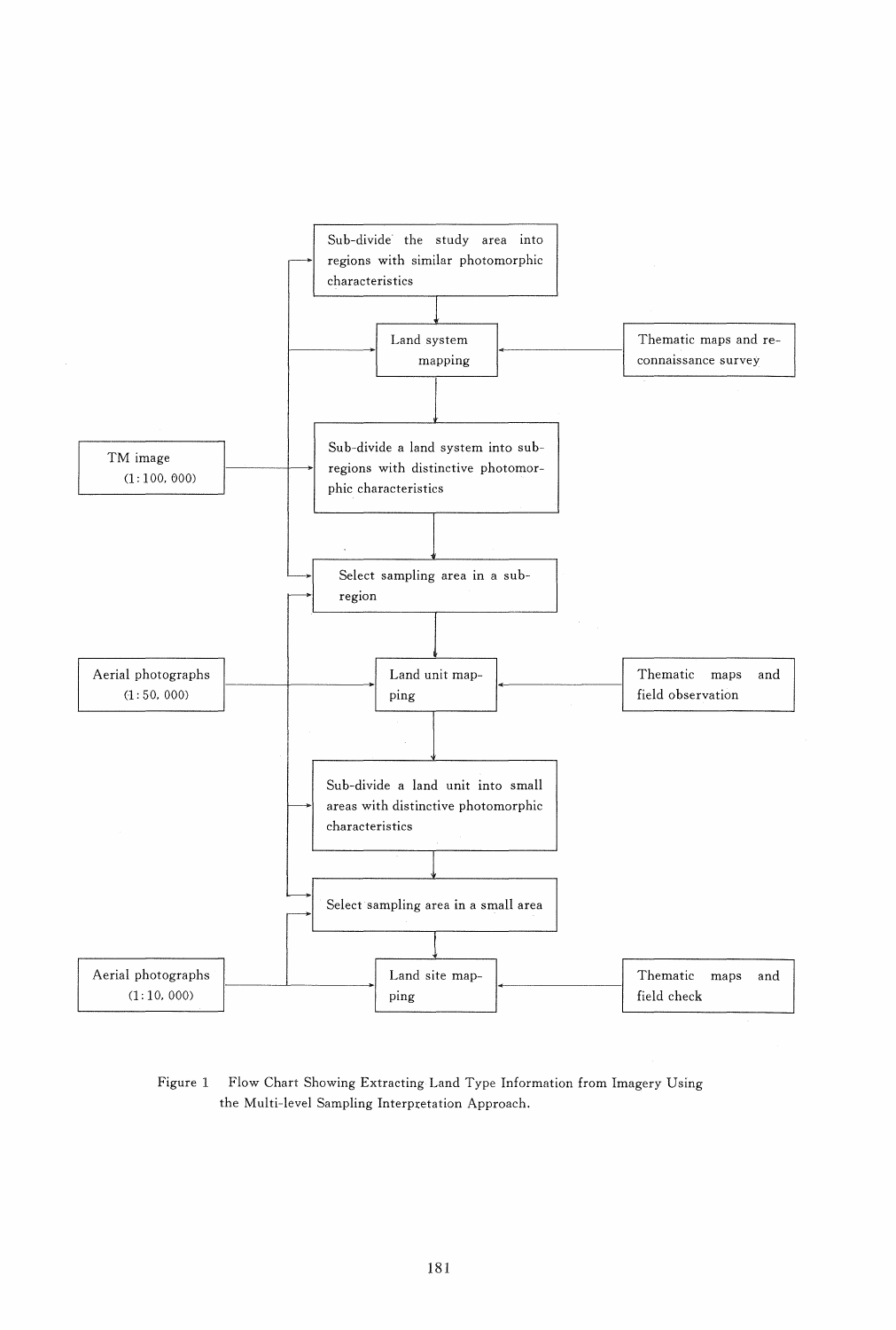

A - River valley

- B Loess-covered sandstone hill
- C Sandstone hill
- D Sand-mantled loess hill
- E Sand-mantled rolling ground

Figure 2 Land Systems of the Study Area.



- 11 Cultivated and gently sloping hillside
- 15 Grass-covered hillside
- 58 Rocky gully slope
- 73 Cultivated farmland

Figure 3 Land Units of a Sampling Area in the Subregion of Loess-covered Sandstone Hill in Land System B.